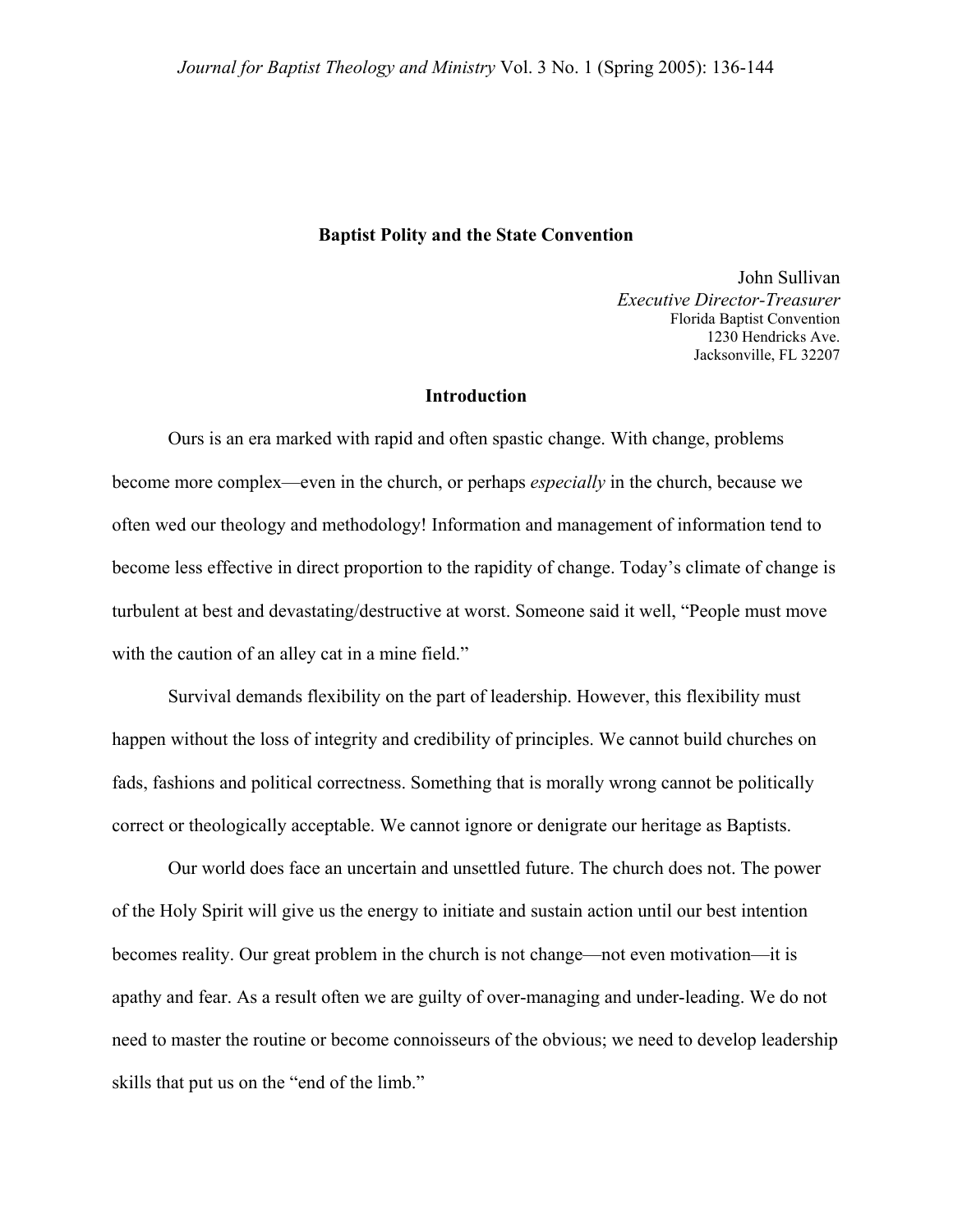Leadership by directive is over. Leadership in the midst of change must learn that others will expect efficiency, effectiveness and accountability. It may mean a change of mind, attitude and/or behavior. It will mean decision. Indecision is most often a terrible mistake in the midst of rapid change. Decisions will cause tension—but little happens without tension. You cannot rule out tension when you lead by expectation and example. However, if we think change is difficult, try irrelevance!

 Polity is how we structure to accomplish our purpose. Four factors always shape life in a Baptist church: theology, legal issues, tradition and pragmatism. At times one will dominate but all will be involved at some level.

 Church governments vary, i.e. informal, independent, hierarchal, delegated and congregation, etc. Within these there will also be variations. Baptists have generally been congregational in government.

 Baptist state conventions follow the basic patterns of Baptist churches. There are certain decisions administration can make; certain decisions the State Board of Missions must make and certain decisions the convention in session must make or approve each interdependent on the other.

 When there are no serious problems, each independent entity functions well. The confusion comes when the autonomy and identity of each is threatened by the other.

### **Background of Bylaw 2, Florida Baptist State Convention**

 In October of 1995, the Alachua Baptist Association dealt with a theological problem among three of their affiliated churches. One church withdrew from the association and two churches were dismissed from the fellowship of the association.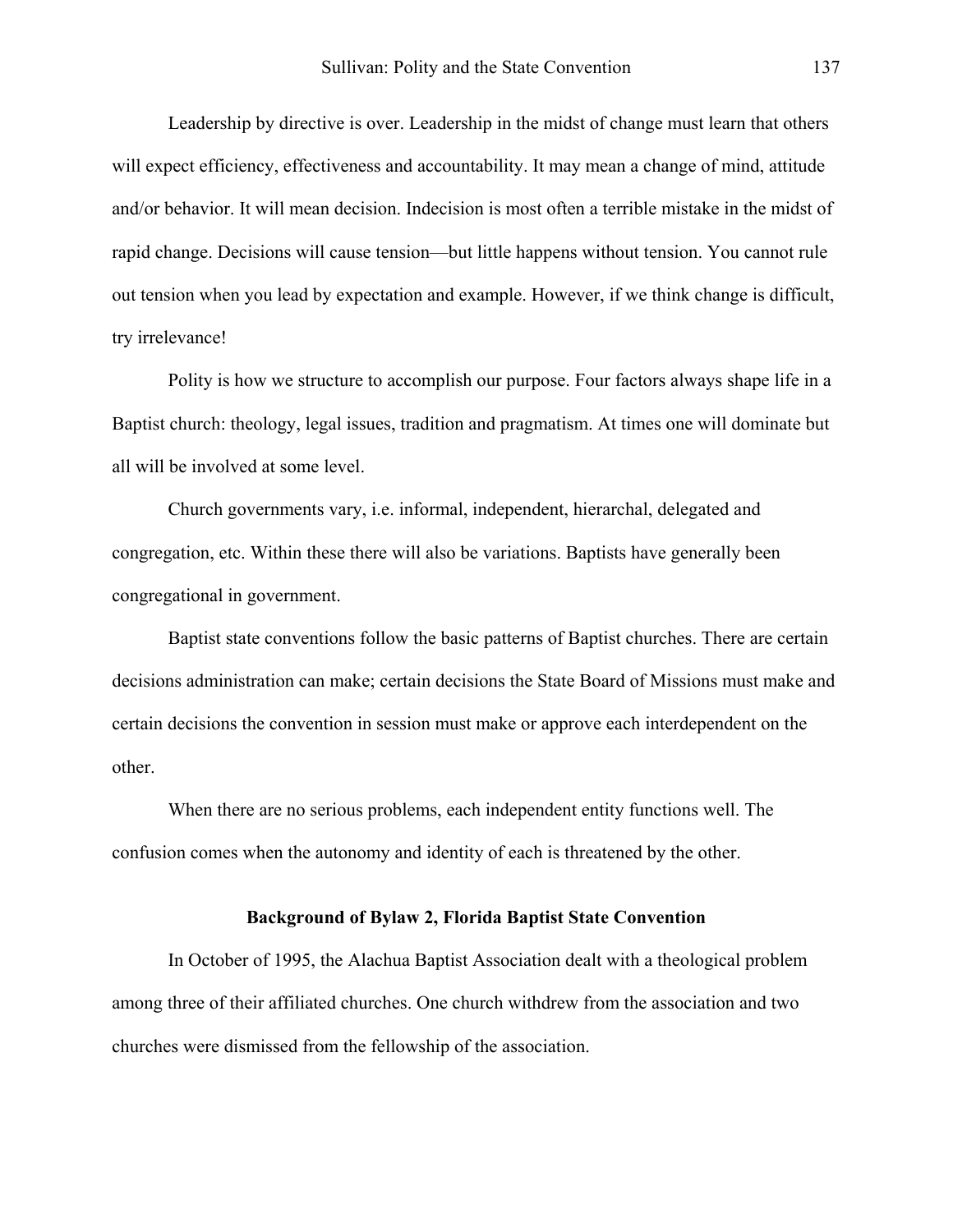The immediate issue for the State Board of Missions of the Florida Baptist State

Convention (our Executive Committee) was the assumption on the part of the churches that they

would become churches-at-large with the Florida Baptist State Convention. The association

objected to that scenario.

Until this time the only procedure necessary to be a church-at-large with the Florida

Baptist State Convention was to send money for Baptist causes. There was no process for

accepting or rejecting churches. We had no documents for handling this situation.

The State Board of Missions, at my urging, set in place a temporary process:

Step 1:

 The Executive Director-Treasurer, Assistant Executive Director, State Convention President and two State Board of Missions members would meet with the leadership of the churches individually and as quickly as possible and as many times as needed.

#### Step 2:

 In the meeting, the church leadership would be probed concerning their theology. In this case the issue was more excessive neo-Pentecostal practices.

#### Step 3:

 Report the findings and recommendations to the State Board of Missions for a recommendation to the state convention about the disposition of the three churches.

One church decided it was not that important, so they refused to meet. We met with one

church twice and the third church only once. Leadership from both churches admitted they had

led their churches into neo-Pentecostal teaching and exercise beyond what would normally be

tolerated by Baptists.

After the second visit with one church, the pastor requested to be removed from the

churches of the Florida Baptist State Convention. The other church was recommended for

dismissal which was communicated to them and graciously received.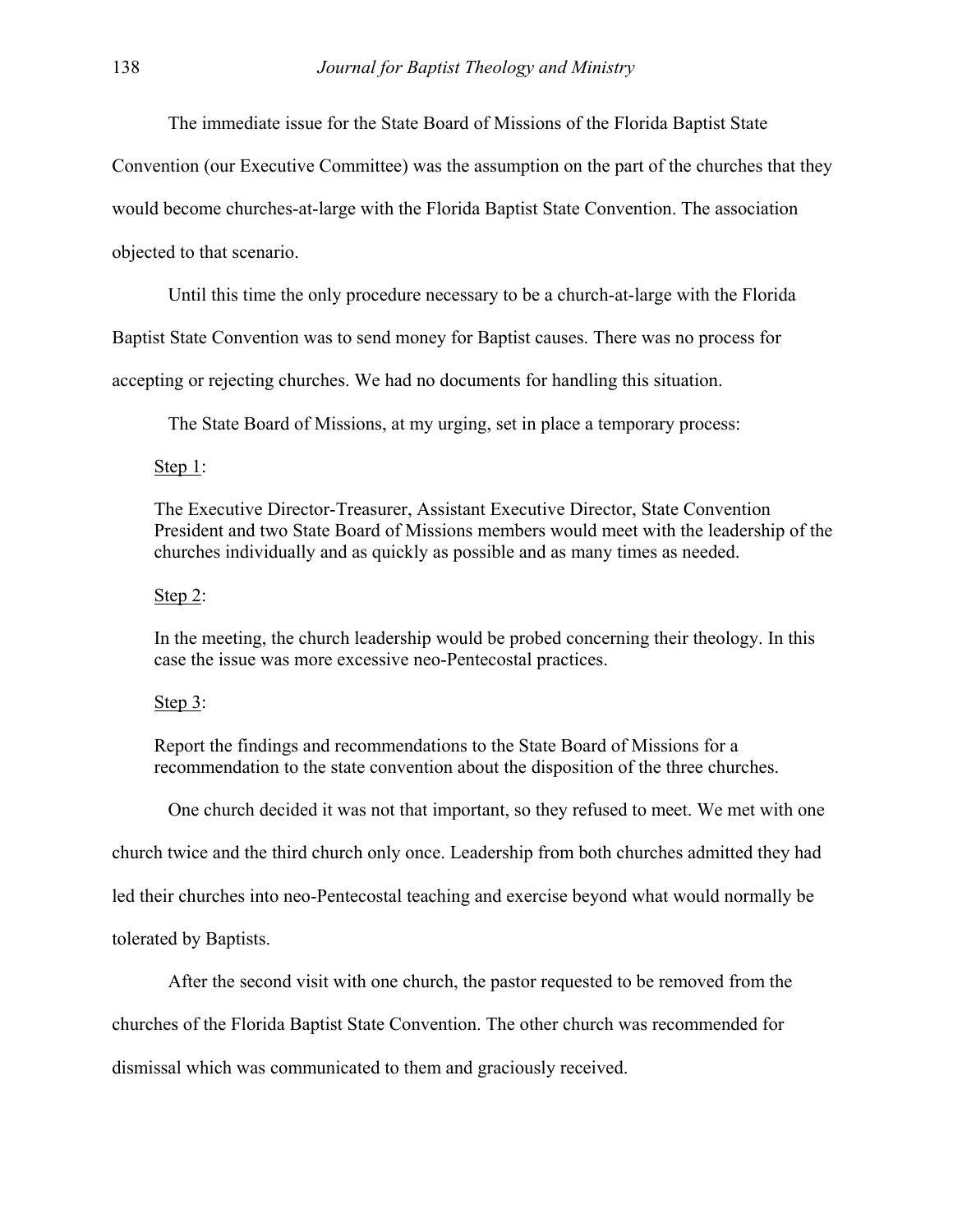From this experience and over a period of time, a committee of the State Board of Missions agonized with the question, "How do you define cooperation among Southern Baptists?" We finally settled on a framework that must include theology, declaration, financial and statistical. This became the heart of Bylaw 2. Baptist Cooperation (see Appendix).

The first year we secured the statistics on cooperation, our first report from the Annual Church Profile revealed that 581 churches had not given through the Cooperative Program the prior year. We realized we needed to analyze the situation and find ways to assist the churches. At no time did the State Board of Missions see this as punitive action. Our posture from the beginning has been that churches need a mission program and must be accountable if they are to remain part of the Florida Baptist State Convention. This is especially true if they are under the umbrella of our tax-exempt status.

 The staff began devising a plan of contact and encouragement. We have worked diligently at the task of not disenfranchising churches but offering assistance and hope. From our Annual Church Profile report in 2002 (latest available), there were 45 churches that did not give a minimum of \$250 through the Cooperative Program. When we concluded our collection of Annual Church Profiles for 2002, including the use of our developed "short form," the Florida Baptist Convention had pertinent information on all except 88 churches and missions.

 The conclusion of our State Board of Missions in the Bylaw is assisting in establishing accountability and encouraging churches to invest in the world missions program of the Southern Baptist Convention through the Cooperative Program.

## **Appendix Bylaw 2. Baptist Cooperation**

 A. **Cooperation** – Cooperation is a cornerstone to the very foundation of Southern Baptist life. A basic principle inherent in cooperation is the autonomy of the local church, the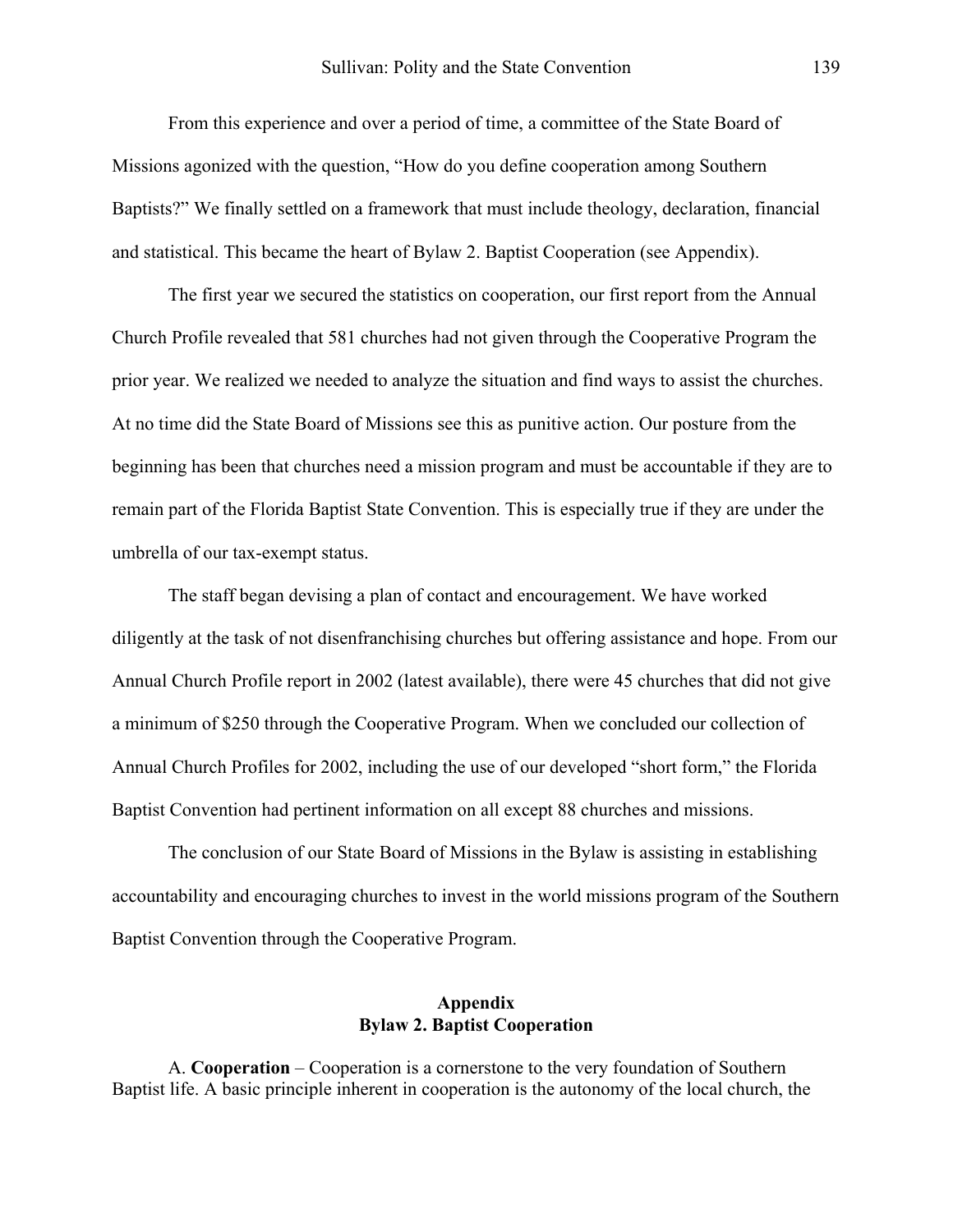Baptist association and the state convention. Inherent in autonomy is the responsibility of this State Convention to define with whom it will cooperate and define what constitutes cooperation.

 It is the desire of the State Convention that each church be affiliated with a cooperating Baptist association and the Southern Baptist Convention. A cooperating church does not have to be affiliated with a cooperating Baptist association or the Southern Baptist Convention in order to cooperate and affiliate with this State Convention. A church may seek to affiliate directly with the State Convention by securing Church-at-Large status as defined within these Bylaws.

 B. **Cooperating Local Church** – The State Convention declares that a cooperating Southern Baptist church shall be that autonomous body of Christian believers, which by its free will makes a commitment to and demonstrates cooperation according to State Convention criteria:

 (1) Participation: A cooperating church is entitled to certain defined benefits through its cooperation and financial support. These benefits shall include, but not be limited to:

(a) Eligible to send messengers to the State Convention's annual meeting;

 (b) Eligible for its church members to be elected to serve as a State Convention officer and/or to be elected or appointed to serve as a member or director of a State Convention committee, board, agency, committee, board, agency, commission or institution;

 (c) Eligible to be a recipient and beneficiary of the ministries, resources, services, assistance programs and endorsements provided by the agencies and institutions of this State Convention; and

 (d) Eligible to participate in the cooperative missions and evangelism efforts of Southern Baptists in Florida, the United States and around the world.

 (2) Cooperation: The following criteria shall be demonstrated by any Southern Baptist church which seeks to be considered cooperating and affiliated with the Florida Baptist State Convention and its agency, the Florida Baptist Convention, Inc.;

 (a) *Theological:* The church shall have specified within its adopted Statement of Faith and Practice and/or governing documents, a declaration that the basis for its theology, faith, practice and polity is the Bible, with the *Baptist Faith and Message,* revised in the year 2000, or any other declaration of faith which parallels the tenets of our historic Baptist faith, as the theological framework.

 (b) *Declaration*: The church shall, in a regular business session, by an affirmative vote express its intent and commitment to cooperate and be affiliated with the Florida Baptist State Convention. Such action shall be recorded in a written communication to be sent to the Executive Director-Treasurer of the Florida Baptist Convention.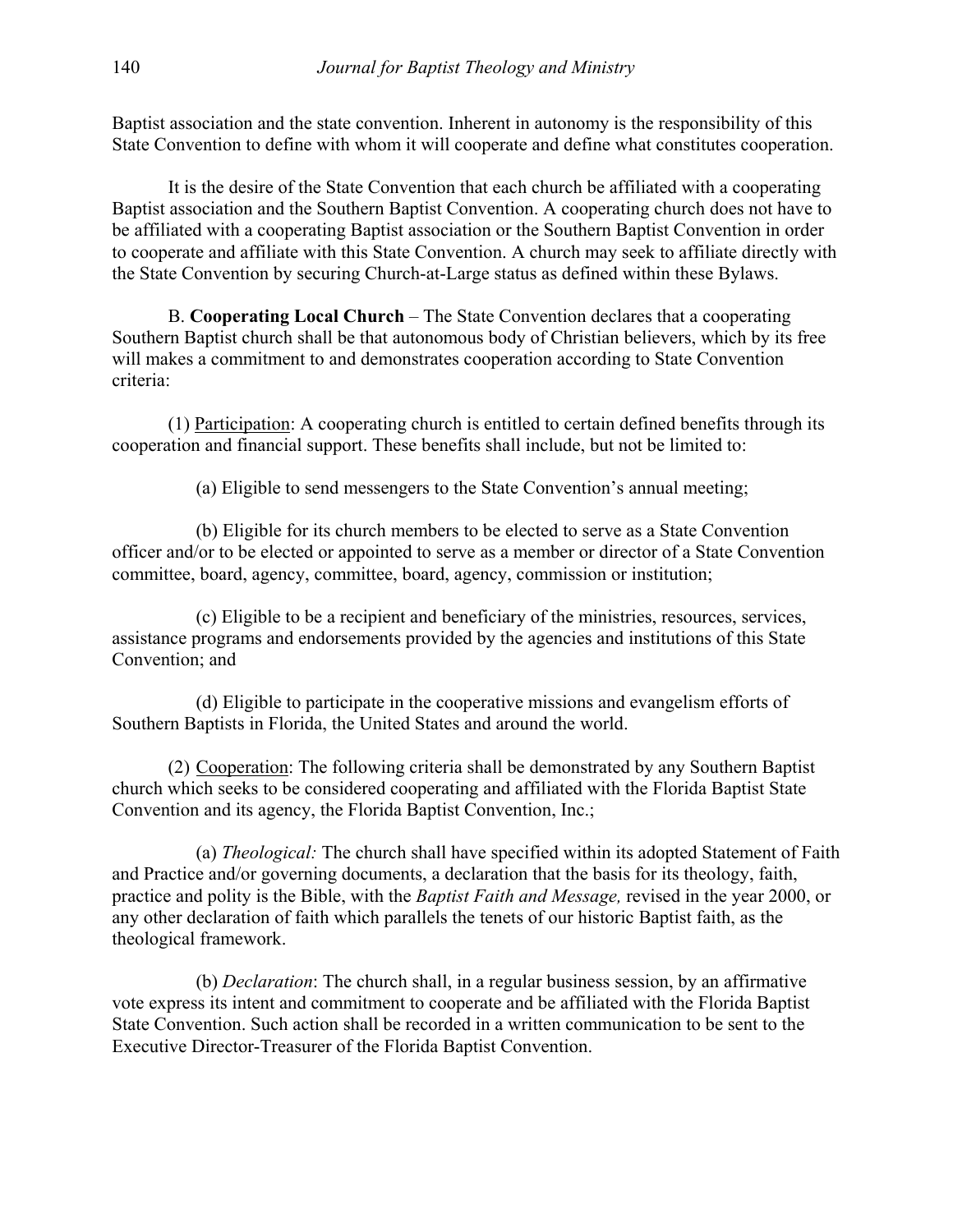(c) *Financial*: The church shall annually make a \$250 financial contribution through the Cooperative Program.

 (d) *Statistical:* The church shall annually provide an annual church statistical profile which demonstrates its statewide cooperation and partnership with other Florida Baptist churches.

 (3) Acceptance of New Congregations – Each year, during the annual meeting of the State Convention, a report shall be made by the State Board of Missions identifying the newlyconstituted Southern Baptist churches, including those new congregations recognized as being Church-at-Large, and which have made commitments to cooperate and affiliate with this State Convention. These churches shall be endorsed by the State Convention, through an affirmative vote of the messengers present during a designated business session.

 (4) Existing Relationship: Any Southern Baptist church or church-type mission, including those designated as Church-at-Large, which were organized, functioning and cooperating with the Florida Baptist State Convention at the time this bylaw was approved [November 1996], shall be considered and designated as cooperating for the purposes of these bylaws.

 It is the desire of the State Convention to encourage any existing cooperating church, which does not presently fulfill the parameters of cooperation, to do so.

 (5) Assignment to the State Board of Missions: The State Convention directs and empowers the State Board of Missions to determine and mediate questions involving churches which seek affiliation on the basis of Church-at-Large status with the Florida Baptist State Convention.

 (a) The Board shall assign this task to its appropriate committees and approve any guidelines and procedures to be followed by the Board.

 (b) The Board shall annually report and recommend to the Florida Baptist State Convention for endorsement those churches which have made commitments to cooperate and affiliate with this State Convention.

 C. **Cooperating Baptist Association** – The State Convention recognizes that a cooperating Baptist association shall be that duly constituted and autonomous organization of affiliated and cooperating Southern Baptist churches, which by their collective free will as an association, make a commitment to and demonstrate cooperation according to State Convention criteria, shall be considered in sympathy and cooperation with this State Convention, its purposes and work. Those criteria are herein defined.

 (1) Defined Role: The State Convention endorses the historic and traditional role of the Baptist association serving as the theological guardian of Southern Baptist theology, faith, practice and polity of Southern Baptist churches cooperating with the Florida Baptist State Convention.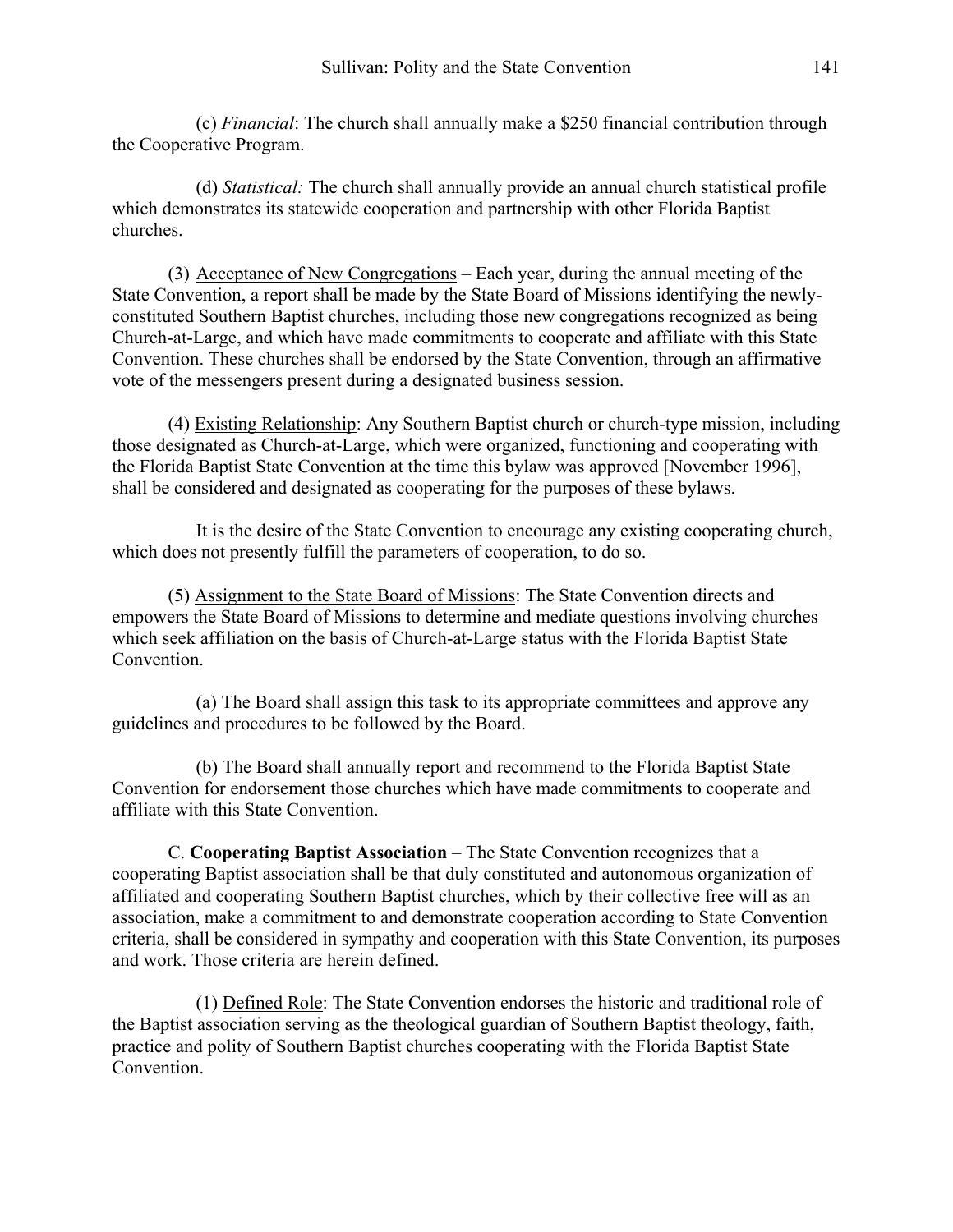(2) Endorsements: The State Convention accepts the endorsement given to a local Southern Baptist church which is made by a cooperating Baptist association.

 (3) Participation: Within these bylaws, provision is made for each cooperating autonomous association to be entitled to a certain number of member(s) to participate on the Committee on Nominations and the State Board of Missions. In addition, a cooperating association is entitled to certain defined benefits provided by the State Convention through its agency, the Florida Baptist Convention, Inc.

 (4) Cooperation: The following criteria shall be expected of any Baptist association which seeks to be considered cooperating and affiliated with the Florida Baptist State Convention and its agency, the Florida Baptist Convention, Inc.:

 (a) *Theological:* The association shall have specified within its adopted governing documents a declaration that the basis for the theology, faith, practice and polity of its cooperating churches is the Bible with the *Baptist Faith and Message*, revised in the year 2000, or any other declaration of faith which parallels the tenets of our historic Baptist faith, as the theological framework. The governing document shall provide for a process by which the association shall determine if each Baptist church seeking affiliation with the association, does affirm commitment to the theology, faith, practice and polity outlined in the Bible, with the *Baptist Faith and Message,* revised in the year 2000, or any other declaration of faith which parallels the tenets of our historic Baptist faith, as the theological framework.

 (b) *Declaration:* The association shall, in an annual meeting, by an affirmative vote express its intent and commitment to cooperate with the Florida Baptist State Convention and its agency, the Florida Baptist Convention, Inc. Such action shall be recorded in a written communication to be sent to the Executive Director-Treasurer of the Florida Baptist Convention, Inc.

 (c) *Cooperative Agreement:* Each existing association if it desires, shall have opportunity to enter into a Cooperative Agreement with the State Convention's agency, the Florida Baptist Convention, Inc.

 Once a Cooperative Agreement has been negotiated, the association's executive board shall make final approval of the Agreement. The proposed agreement also shall be approved by the State Board of Missions.

 Such agreement shall specify the partnership roles, expectations and commitment by each entity regarding program resources, annual planning coordination, personnel assistance, potential funding, duration of the Cooperative Agreement, and any other issues of mutual concern.

 (5) Existing Relationship: Any Baptist association which was organized, functioning and cooperating with the Florida Baptist State Convention and its agency, the Florida Baptist Convention, Inc., at the time this bylaw was approved [November, 1996], shall be considered and designated as cooperating for the purposes of these bylaws.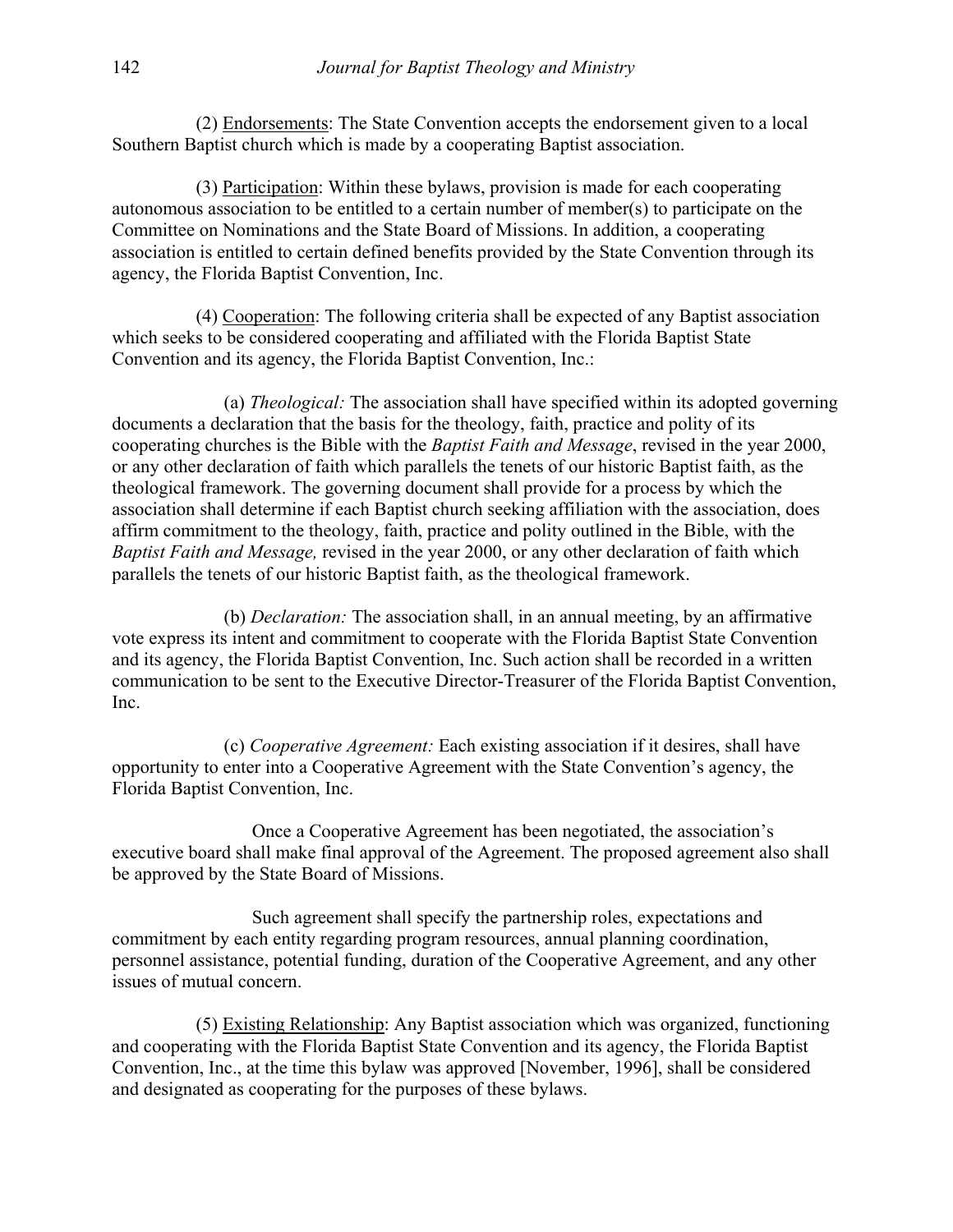D. **New Associations** – Any newly-organized or re-organized Baptist association must fulfill State Convention criteria before it shall be recognized as a "cooperating" association affiliated with the Florida Baptist State Convention and its agency, the Florida Baptist Convention, Inc.

 (1) Membership: The association shall be comprised of at least 15 constituted Southern Baptist churches and whose combined total church membership shall be at least 7,000 persons.

 (2) Application: The association's executive committee shall prepare and submit an "Application for Cooperation" to be received, reviewed and approved by the State Board of Missions and its appropriate committee.

 (3) Theological: The association shall have specified within its adopted governing documents a declaration that the basis for the theology, faith, practice and polity of its cooperating churches is the Bible, with the *Baptist Faith and Message*, revised in the year 2000, or any other declaration of faith which parallels the tenets of our historic Baptist faith, as the theological framework.

 (a) This governing document shall provide for a process by which the association shall determine if each Baptist church seeking affiliation with the association, does affirm commitment to the theology, faith, practice and polity outlined in the Bible, with the *Baptist Faith and Message*, revised in the year 2000, or any other declaration of faith which parallels the tenets of our historic Baptist faith, as the theological framework.

 (b) The association shall provide documentation that all of its then current cooperating churches do endorse the theology, faith, practice and polity outlined in the Bible, with the *Baptist Faith and Message*, revised in the year 2000, or any other declaration of faith which parallels the tenets of our historic Baptist faith, as the theological framework.

 (4) Declaration: Each newly-organized association shall, in an annual meeting, by an affirmative vote express its intent and commitment to cooperate with the Florida Baptist State Convention and its agency, the Florida Baptist State Convention, Inc. Such action shall be recorded in a written communication to be sent to the Executive Director-Treasurer of the Florida Baptist Convention.

 (5) Cooperative Agreement: Each newly-organized cooperating association shall have the opportunity to enter into a Cooperative Agreement with the State Convention's agency, the Florida Baptist Convention, Inc.

 Once a Cooperative Agreement has been negotiated, the association's executive board shall make final approval of the Agreement.

 (a) Upon the "provisional cooperating acceptance by the State Board of Missions, the association's executive board shall, within six months, negotiate and make final approval of